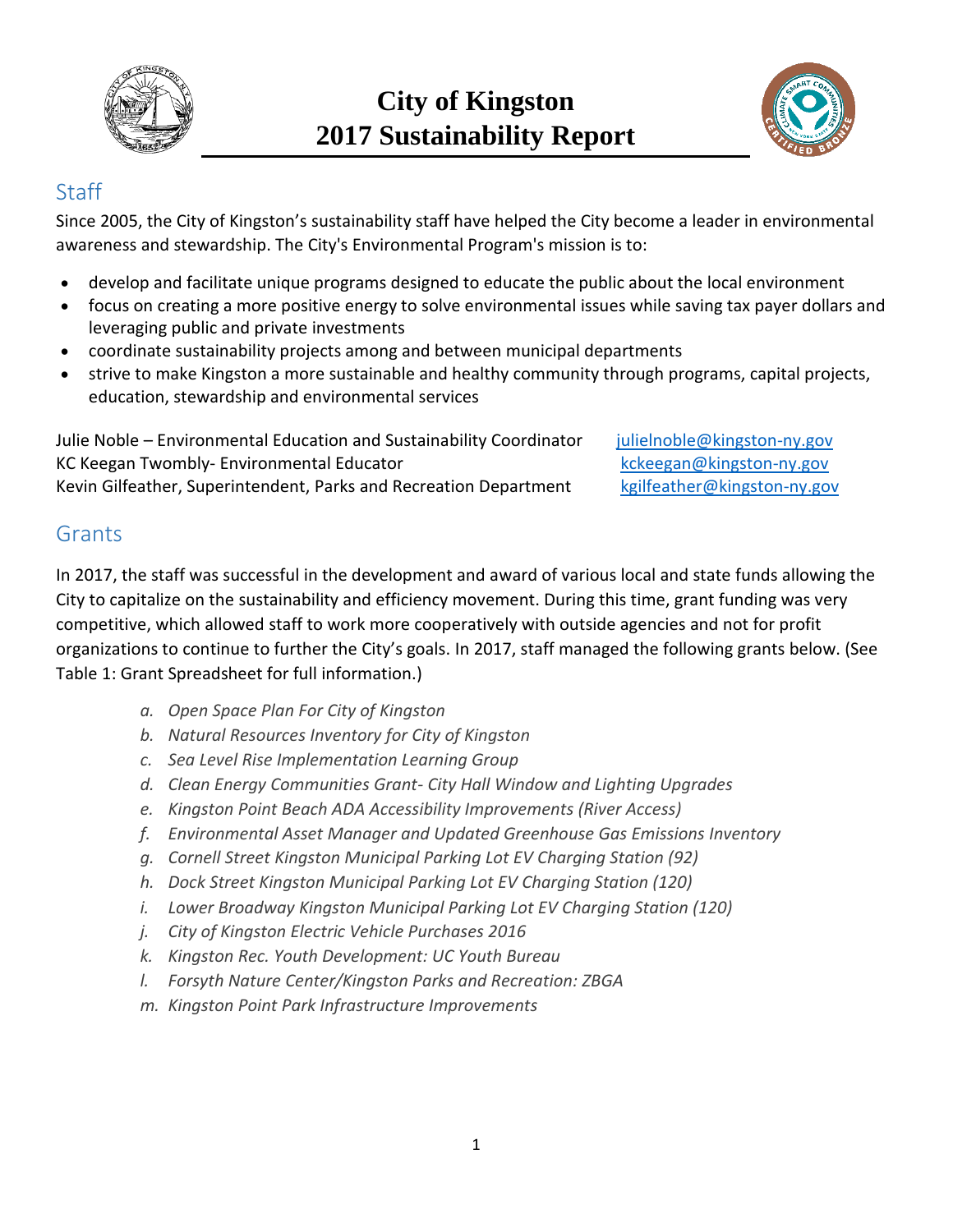#### Table 1: Grant Spreadsheet

| Year Awarded/<br><b>Funding Agency</b> | <b>Original Funding</b><br><b>Source</b><br>State/Fed/Other | <b>Project Title</b>                                                                              | <b>Timeline</b>           | <b>Total Project</b><br>Cost          | <b>KPR Staff on</b><br>Project                     |
|----------------------------------------|-------------------------------------------------------------|---------------------------------------------------------------------------------------------------|---------------------------|---------------------------------------|----------------------------------------------------|
| 2016 DEC                               | State: EPF                                                  | Open Space Plan For City<br>of Kingston                                                           | $11/01/16$ -<br>10/31/18  | $\zeta$<br>24,500.00                  | Julie Noble                                        |
| 2015 DEC                               | State                                                       | <b>Natural Resources</b><br>Inventory for City of<br>Kingston                                     | $11/01/15$ -<br>10/31/17  | \$<br>22,000.00                       | Julie Noble                                        |
| 2015 DEC                               | State                                                       | Sea Level Rise<br><b>Implementation Learning</b><br>Group                                         | $11/01/15$ -<br>10/31/17  | \$<br>49,684.00                       | Julie Noble                                        |
| 2017 NYSERDA                           | State                                                       | Clean Energy<br><b>Communities Grant-City</b><br>Hall Window and Lighting<br>Upgrades             | 2018                      | $\overline{\mathsf{S}}$<br>100,000.00 | Julie Noble                                        |
| 2017 DEC                               | State                                                       | Kingston Point Beach ADA<br>Accessibility<br>Improvements (River<br>Access)                       | $12/01/17$ -<br>11/30/19  | $\zeta$<br>45,820.00                  | Julie Noble                                        |
| 2016 DEC                               | State                                                       | <b>Environmental Asset</b><br>Manager and Updated<br>Greenhouse Gas<br><b>Emissions Inventory</b> | 03/08/17-<br>03/07/22     | \$<br>50,000.00                       | Julie Noble                                        |
| 2016 DEC                               | State                                                       | <b>Cornell Street Kingston</b><br>Municipal Parking Lot EV<br>Charging Station (92)               | $11/01/16$ -<br>10/31/18  | $\zeta$<br>15,990.38                  | Julie Noble                                        |
| 2016 DEC                               | <b>State</b>                                                | Dock Street Kingston<br>Municipal Parking Lot EV<br>Charging Station (120)                        | $11/01/16$ -<br>10/31/18  | \$<br>15,990.38                       | Julie Noble                                        |
| 2016 DEC                               | State                                                       | Lower Broadway Kingston<br>Municipal Parking Lot EV<br>Charging Station (120)                     | $11/01/16$ -<br>10/31/18  | \$<br>15,990.38                       | Julie Noble                                        |
| 2016 DEC                               | State                                                       | City of Kingston Electric<br>Vehicle Purchases 2016                                               |                           | \$<br>10,000.00                       | Julie Noble                                        |
| 2017 UC Youth<br><b>Bureau</b>         | State-OCFS                                                  | Kingston Rec. Youth<br>Development                                                                | $1/1/17$ -<br>12/31/17    | $\zeta$<br>10,000.00                  | Julie Noble<br>and KC<br>Keegan-<br>Twombly        |
| 2016 ZBGA                              | State-OPRHP                                                 | Forsyth Nature<br>Center/Kingston Parks<br>and Recreation                                         | $04/01/16$ -<br>03/31/21  | \$<br>175,000.00                      | Julie Noble<br>and KC<br>Keegan-<br>Twombly        |
| <b>2016 OPRHP</b>                      | <b>State EPF</b>                                            | Kingston Point Park<br>Infrastructure<br>Improvements                                             | 12/08/2016-<br>12/07/2021 | \$<br>262,645.00                      | Julie Noble,<br>Kevin<br>Gilfeather,<br>Lisa Bruck |
|                                        |                                                             |                                                                                                   |                           | \$<br>797,620.14                      |                                                    |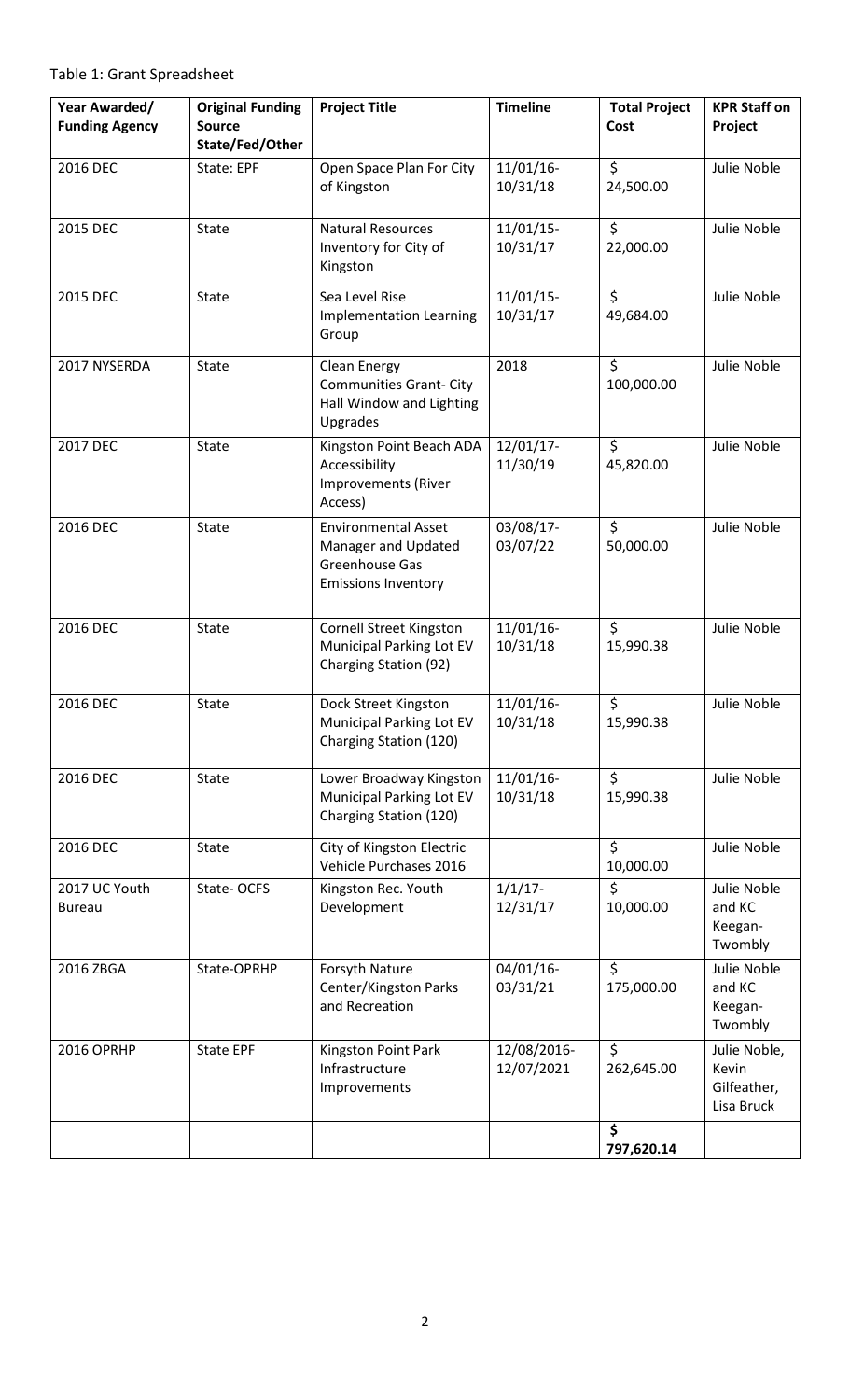## Education and Outreach

The City of Kingston's Parks and Recreation Department offers residents and visitors a variety of Environmental Education opportunities, including experiences and programming through the [Forsyth Nature](http://www.forsythnaturecenter.org/)  [Center,](http://www.forsythnaturecenter.org/) one of the only municipal nature centers in New York State. Kingston's **Environmental Education program** offers both indoor and outdoor experiences for school and youth groups, as well as adults, plus summer camps and a summer Junior Naturalist Program. To learn more visit the [Environmental](https://www.kingston-ny.gov/environment)  [Education/Nature Center](https://www.kingston-ny.gov/environment) page. In 2017, 4713 community members participated in Environmental Education Programming with the City, including the Junior Naturalist Summer Program, which the staff direct annually.

In 2017, sustainability staff, in collaboration with community partners, developed, planned, organized, and executed several major public outreach events. Each of these events drew community members and regional visitors to the Kingston Parks System. Events include the Kingston Kayak Festival, Fall Festival and [Earth Fair.](http://www.kingston-ny.gov/earthexpo)

The City of Kingston was proud to host the **2017 Conference on the Environment**, a gathering of citizens, business owners, economic and environmental organization members and staff, local officials and staff, and members of municipal Conservation Councils and Boards and County Environmental Management Councils. With 38 presenters, November 17<sup>th</sup> was a busy day, with presentations on the Food Economy, Energy, Transportation, Flooding and Sea Level Rise, Land Trust/Municipal Collaborations, the Clean Energy Communities Program, Resiliency, Natural Resources Inventories and Sustainable Urbanism. **For full access to the conference presentations, click [here.](http://www.nysaccny.org/2017-conference-on-the-environment)** Seventeen counties across the state were represented at this year's event with 140 attendees. Attendees heard from key environmental leaders including EPA Region 2 Regional Administrator Pete Lopez, NYS Assemblymember Steve Otis, Ulster County Executive Michael Hein, Mayor Steve Noble, and philanthropist/Emmy award-winning musician/NY Times best-selling author Peter Buffett.

Hosted this year at The Chateau, a magnificent event venue in historic Kingston, NY, the NYS Conference on the Environment has been held annually in NYS since at least 1972. Sponsored by the NYS Association of Conservation Commissions and the NYS Association of Environmental Management Councils and hosted by a local organization, 2017 marked the 45<sup>th</sup> year since this conference's inception.

### Energy and Renewables

A Climate Smart Community **–** The New York State Climate Smart Communities (CSC) Program is a network of New York [communities](http://www.dec.ny.gov/energy/56876.html) engaged in reducing greenhouse gas emissions and improving climate resilience. Municipalities become involved with the CSC Program by adopting the [CSC Pledge,](http://www.dec.ny.gov/energy/65494.html) which includes 10 elements that lead to a reduction of greenhouse gas emissions, and provide guidance on climate change adaptation. Municipalities can opt to participate in the *Climate Smart Certification Program*, which has four certification levels: certified, bronze, silver and gold. Communities can access technical support and funding opportunities to reach their certification goals.

The City of Kingston achieved **Bronze Climate Smart Community certification** in 2014, the highest level achieved by any municipality in New York State. Kingston has completed a variety of adaptation and mitigation strategies to achieve this level, including appointing a commission, conducting a [Greenhouse Gas](https://kingston-ny.gov/filestorage/8463/10432/10440/10458/Final_CAP_-_Community_Greenhouse_Gas_Inventory.pdf)  [Inventory](https://kingston-ny.gov/filestorage/8463/10432/10440/10458/Final_CAP_-_Community_Greenhouse_Gas_Inventory.pdf) and creating a [Climate Action Plan.](https://kingston-ny.gov/filestorage/8463/10432/10440/10458/CAP_-_Updated_for_PS_9-27-12_(1).pdf) The Climate Action Plan outlines strategies and actions for the city to take to reduce greenhouse gas emissions and set a goal for energy use reduction of 20% by 2020. For more information, visit the Climate Smart Kingston webpage, and view Kingston's [Climate Smart Communities](https://kingston-ny.gov/filestorage/8463/10432/10440/10458/City_of_Kingston_-_Climate_Smart_Community_Profile.pdf)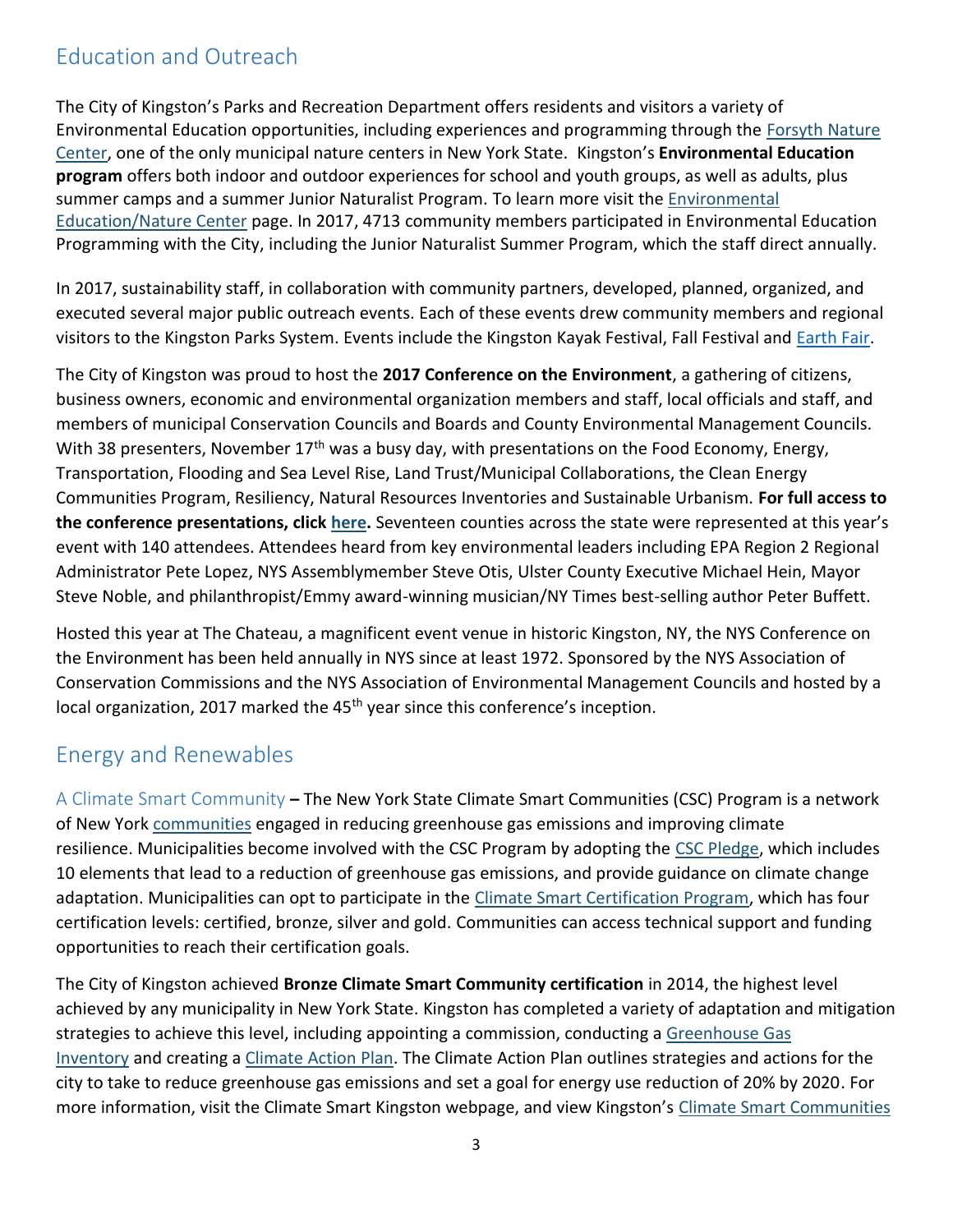#### [Profile.](https://kingston-ny.gov/filestorage/8463/10432/10440/10458/City_of_Kingston_-_Climate_Smart_Community_Profile.pdf) **In 2018, the City will be updating our Greenhouse Gas Emissions Inventory, tracking our progress, and understanding the road ahead toward achieving our goals.**

To take the City's commitment even further, in 2017, the City adopted Resolution #179 of 2017: Resolution of the Common Council of the City of Kingston, NY Committing to 100% Clean Energy by 2050 and Continuing Support of the Principles of the Paris Agreement. Staff were instrumental in stewarding this process.

A Clean Energy Community **–** An initiative of the New York State Energy Research and Development Authority (NYSERDA), the [Clean Energy Communities Program](https://www.nyserda.ny.gov/All-Programs/Programs/Clean-Energy-Communities) provides funding and technical support to communities that are implementing energy efficiency, renewable energy and sustainable development projects. A community must complete four out of the [10 High Impact Actions](https://www.nyserda.ny.gov/All-Programs/Programs/Clean-Energy-Communities/Action-Items) that save energy and money, and contribute to lowering greenhouse gas emissions, to achieve the Clean Energy Community designation.

In 2017 the City of Kingston became the **first city in New York to be designated a Clean Energy Community**. To earn the designation, the city by completed the following high-impact actions:

- Establishing a [Clean Fleet](https://www.nyserda.ny.gov/All-Programs/Programs/Clean-Energy-Communities/Clean-Energy-Communities-Program-High-Impact-Action-Toolkits/Clean-Fleets) by adding electric vehicles (EV) to the city fleet.
- Implementing a [Benchmarking](https://www.nyserda.ny.gov/All-Programs/Programs/Clean-Energy-Communities/Clean-Energy-Communities-Program-High-Impact-Action-Toolkits/Benchmarking) initiative that establishes a policy of data collection on energy use in municipal buildings to identify opportunities to cut energy waste. The Environmental Protection Agency's [Energy Star Portfolio Manager](https://www.energystar.gov/buildings/facility-owners-and-managers/existing-buildings/use-portfolio-manager) Program is a tool that the City of Kingston uses to benchmark the performance of municipal buildings.
- Establishing the [Energize NY Finance](https://www.nyserda.ny.gov/All-Programs/Programs/Clean-Energy-Communities/Clean-Energy-Communities-Program-High-Impact-Action-Toolkits/Energize-NY-Finance) program, a loan to help commercial and non-profit property owners to tackle energy upgrades and renewable energy projects. The loan is repaid through a special charge on the property tax bill.
- Earning [Climate Smart Community](http://www.dec.ny.gov/energy/50845.html) certification. As an added incentive for receiving Clean Energy Community certification, the City was awarded \$100,000 by NYSERDA to complete an energy or sustainability project (see CEC Grant in Table 1).
- In addition to these actions, Kingston is also a solar-friendly community. In 2015, the City of Kingston participated in the [Solarize Hudson Valley](http://solarize-hudsonvalley.org/) campaign, which was designed to make it easier for households and small businesses to go solar. The Solarize Kingston campaign has ended, but residents can access a Solar Guidebook and Kingston's Solar Permit [here](https://kingston-ny.gov/Solar)**.**

# Land Use

Green Infrastructure **–** Storm water runoff carries pollutants into waterways and can intensify water quality and flooding problems. Storm water runoff is increased by imperious surfaces, such as roofs, roadways and parking lots, and by intense precipitation. Green Infrastructure (GI) is a method to manage storm water by mimicking natural processes that slow and capture rain to allow it to soak into the ground. Rain gardens, green roofs, vegetated swales and pervious pavement are all techniques to reduce runoff, water pollution, sewer overflows and flooding.

The City of Kingston is beginning to actively integrate Green Infrastructure techniques and practices into municipal infrastructure. Two municipal lots on North Front Street in downtown Kingston were fully retrofitted in the fall of 2016 to incorporate Green Infrastructure, including dry wells, bioretention areas and pervious paving. In 2017, staff worked with a Master's student to study the effects of these practices in order to inform future use and replication. The City of Kingston is installing a variety of green infrastructure treatments, including porous pavers, bioswales and street tree pits, as part of the Broadway Streetscape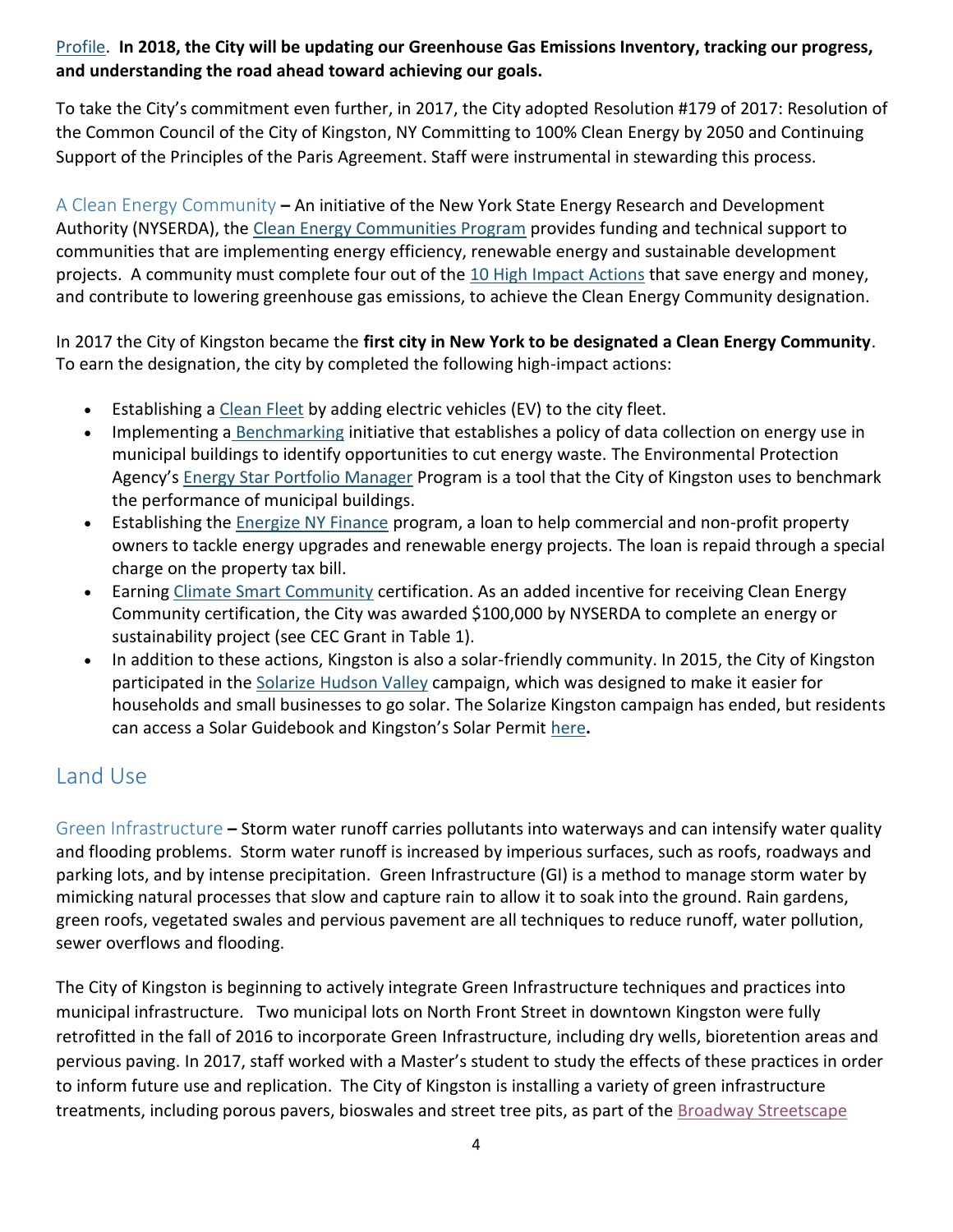[Project.](https://www.kingston-ny.gov/broadwaystreetscapeproject) The project will help to reduce the amount of storm water flowing into the combined sewer system. To learn more details about the Broadway Streetscape Project, visit the Office of Economic and Community [Development](https://www.kingston-ny.gov/content/8395/default.aspx) page and scroll down to the Active Projects list. Sustainability staff are part of the design and aesthetics review team for this project.

Sustainability staff also annually assists the Engineering Department with the completion of the City of Kingston Annual Storm Water Report, measuring the City's adherence to the Municipal Storm Water Regulations (MS4) also documenting any illicit discharges into the storm water system.

Open Space Planning - Conservation of natural landscapes, such as forests, streams and wetlands, can help to reduce damaging floods. Forests naturally reduce storm water by slowing the movement of runoff and absorbing rain into the ground. Wetlands allow water to slow down and spread out during heavy precipitation events, reducing flood volumes. In tidal areas, wetlands may buffer upland areas from storm surge. Protection of stream corridors can reduce flood vulnerability.

The City of Kingston is completing a [Natural Resources Inventory](https://www.kingston-ny.gov/nri) and Open Space Index and is in the process of creating an Open Space Plan for the city. By the end of 2017, the final data layers have been collected and mapped for the City's natural resources by consultant John Mickelson, and Behan Planning and Design has been chosen to complete the Open Space Plan. **Public input on prioritization and conservation interests will be a crucial component of the process. Public meetings will be held in the spring of 2018.** 

Cultivating Street Trees **–** Kingston has earned the Arbor Day Foundation's "Tree City USA" designation for nearly two decades, and celebrates Arbor Day with an annual event. The [Kingston Tree Commission](https://www.kingston-ny.gov/content/8399/8491/8505/default.aspx) oversees an annual tree planting initiative and coordinates street tree management for the City. The City has recently received funding to conduct an inventory of street and park trees and to update and strengthen local ordinances related to management of trees. Further, in 2017, the City received a grant from the NYSDEC to conduct a Street Tree Inventory for the City. **Work will commence in 2018 and sustainability staff are partnering on this project.**

## **Transportation**

Complete Streets - "Complete Streets" is a term used to describe ordinary city streets that are designed to allow people of all ages and abilities to walk, bike, take the bus and drive less. By "completing the street" to encourage movement, kids, grandparents, adults of all ages can be active, healthy and feel connected to their neighborhoods. To read more about this program, visit the [Complete Streets Advisory Council](https://kingston-ny.gov/CompleteStreetsAdvisoryCouncil) page.

Greening Our Streetlights – Kingston's streetlights consume 1.9 million kWh of energy annually**.** Kingston is part of the Mid-Hudson Streetlight Consortium that is developing a request for proposals to retrofit and implement a changeover to energy efficient LED streetlights, which will result in a retrofit of over 2,200 municipal streetlights to LED. **As the process develops, there will be opportunity for public input into design and many other components of the project into 2018.**

Green Fleet – Kingston is advancing efforts to reduce greenhouse gas emissions of municipal vehicles by purchasing hybrid and full electric vehicles, installing electric vehicle (EV) charging stations and hiring an Environmental Asset Manager who will manage the fleet and update the greenhouse gas inventory. The City is working towards a goal of retrofitting the municipal fleet to have 20% comprised of alternative fuel vehicles by 2020. In 2017, the City of Kingston purchased two alternate fuel vehicles for our fleet, bringing the end of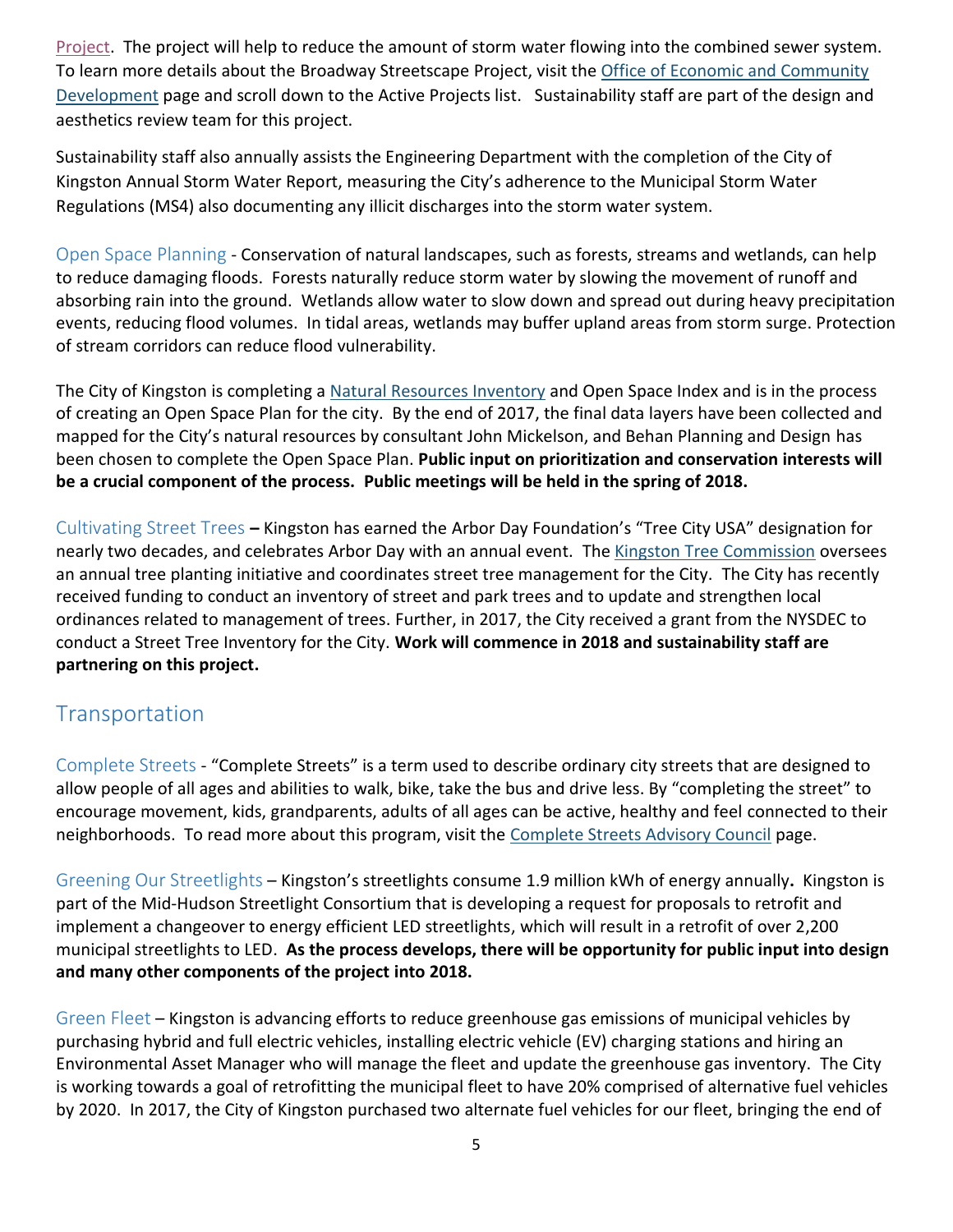2017 total to 4: one each in the Building Safety Division, Parks and Recreation, the Police Department, and City Hall. **Additionally, the City plans to purchase three more alternative fuel vehicles in 2018. Further, the City will begin to install public Electric Vehicle Charging Stations in select municipal lots in 2018.**

## Recycling and Solid Waste Management

Single Stream Recycling and Composting – In an effort to make recycling more convenient for residents, the City of Kingston has established a single-stream recycling program. Most households have received blue totes designated for recycling pick up. View Kingston's Refuse and Recycling [brochure](https://kingston-ny.gov/filestorage/8463/8511/10413/DPWBrochure_2016_website.pdf) for more information. The City's recycling calendar can be found [here.](https://kingston-ny.gov/filestorage/8463/8511/10413/2017_Calendar.pdf)

City environmental education staff offers a series of recycling programs throughout the year to educate both the general public as well as school children to the benefits of recycling. Each school year, staff works in each elementary school that serves City of Kingston students to provide informative and age appropriate recycling programs. Additionally, a series of public composting education workshops are held each year. These workshops educate Kingston residents on how to reduce their trash output through food and yard waste diversion. Additionally, the process of composting generates free natural fertilizer for in- and at-home use, reducing the need for synthetic chemical landscape applications. Furthermore, increased waste diversion saves taxpayer dollars in tipping fees averted.

By instituting single stream recycling, the City of Kingston has increased our recycling rates, reducing landfilltipping fees and thousands of miles of truck transport emissions saved. In 2017, the city DPW collected 1,960 tons of recycled material, saving taxpayers over \$165,000. To further reduce our emissions and tipping fees, the City of Kingston will be exploring the feasibility of instituting a citywide food waste collection system. In 2017, the City received funding to create an Organic Waste Management Plan to better understand and design a system, if feasible, for organics collection citywide**. The City will partner with the Hudson Valley Regional Council in 2018 and 2019 to conduct this study.**

### Adaptation and Resiliency

Waterfront Flooding Task Force – Kingston is one of four Hudson riverfront communities to convene a Waterfront Flooding Task Force. In 2013 the Task Force studied sea level rise and flood projections, analyzed local vulnerability assessments and recommended 24 strategies for increasing the resilience of waterfront areas. In 2016-2017, Kingston initiated a series of meetings with the other Flood Resilience Task Force communities to combine efforts in pursuit of adaptation strategies. Download the Kingston Tidal Waterfront Flooding Task Force Final Report and view the full proceedings [here.](https://www.kingston-ny.gov/waterfrontfloodingtaskforce)

Hosting the Cornell University Climate Adaptive Design Studio **-**The [Climate-Adaptive Design \(CAD\)](https://wri.cals.cornell.edu/hudson-river-estuary/climate-change-hudson-river-estuary/climate-adaptive-design)  [Studio](https://wri.cals.cornell.edu/hudson-river-estuary/climate-change-hudson-river-estuary/climate-adaptive-design) links Cornell students in landscape architecture with Hudson Riverfront communities to explore design alternatives for more climate resilient, beautiful and connected waterfront areas. The studio is an effort in partnership with Cornell Landscape Architecture Department, Cornell Water Resources Institute, the NYS DEC Hudson River Estuary Program and the City of Kingston. The CAD Studio envisioned a more resilient Rondout waterfront, focusing on the parcel level on Kingston's tidal water front, hosting a Studio in 2016 and 2017. The project culminates with an open house to share student ideas with the community. CAD designs show the community options for development and revitalization that also deal with expected sea-level rise and flooding. By taking a comprehensive design approach, the student teams incorporate human and natural systems to inspire adaptation and innovation. CAD will host a third Studio on Kington's Rondout Waterfront in Spring 2018.